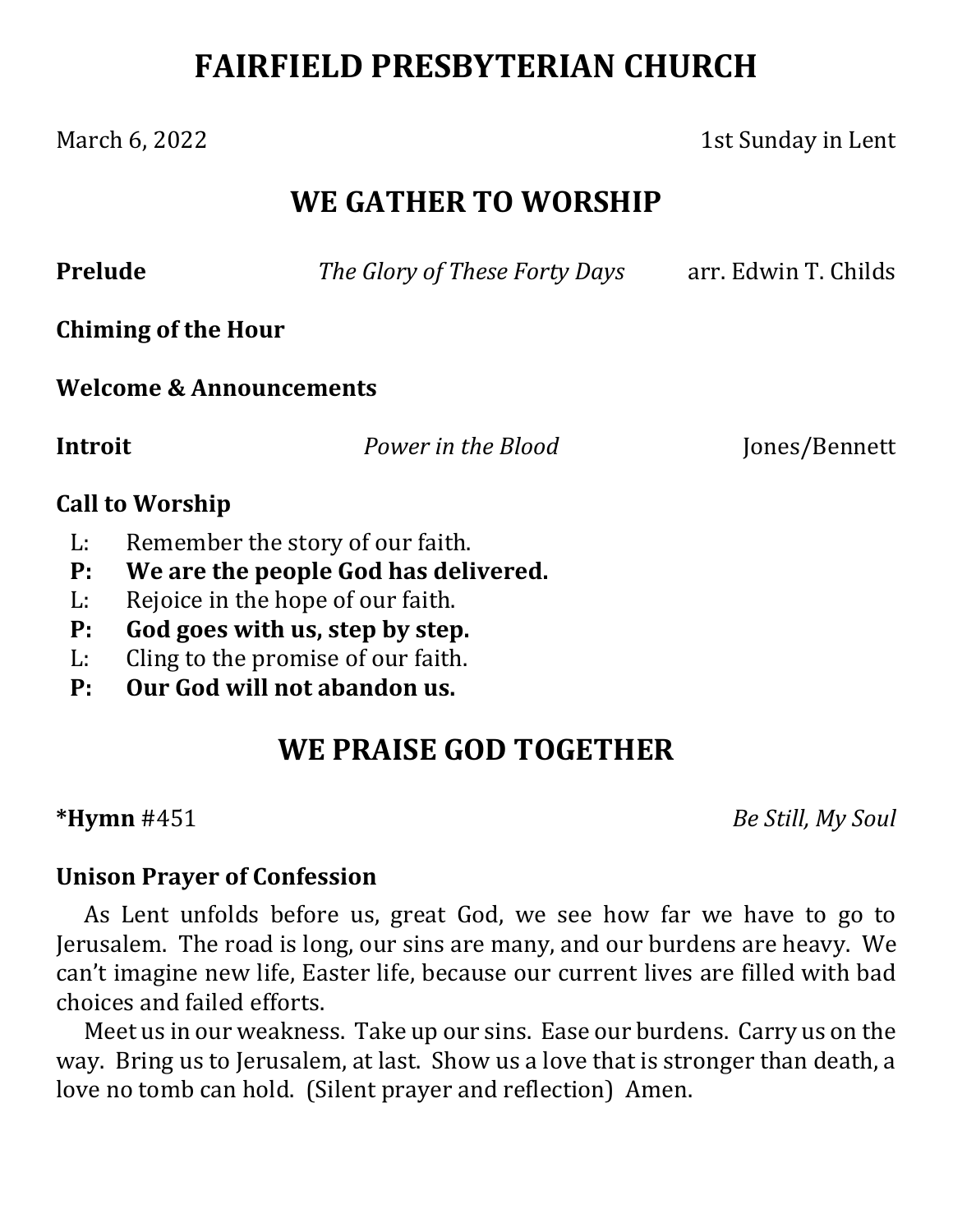### **Words of Assurance**

Leader: Friends, in Jesus Christ our sins are forgiven! **People: Thanks be to God!**

**Gloria Patri** #733 *Glory Be to the Father*

**Psalter Reading** Psalm 91: 1-2, 9-16

- L: You who dwell in the shelter of the Most High, abide under the shadow of the Almighty.
- **P: You shall say to the Lord, "You are my refuge and my stronghold, my God in whom I put my trust."**
- L: Because you have made the Lord your refuge, and the Most High your habitation,
- **P: there shall no evil happen to you, neither shall any plague come near your dwelling.**
- L: For God shall give the holy angels charge over you, to keep you in all your ways.
- **P: They shall bear you in their hands, lest you dash your foot against a stone.**
- L: You shall tread upon the lion and adder; you shall trample the young lion and the serpent under your feet.
- **P: Because they are bound to me in love, therefore will I deliver them; I will protect them, because they know my name**.
- L: They shall call upon me, and I will answer them; I am with them in trouble; I will rescue them and bring them to honor.
- **P: With long life will I satisfy them, and show them my salvation.**

**The Sacrament of Baptism**

**Pastoral Prayer and The Lord's Prayer**